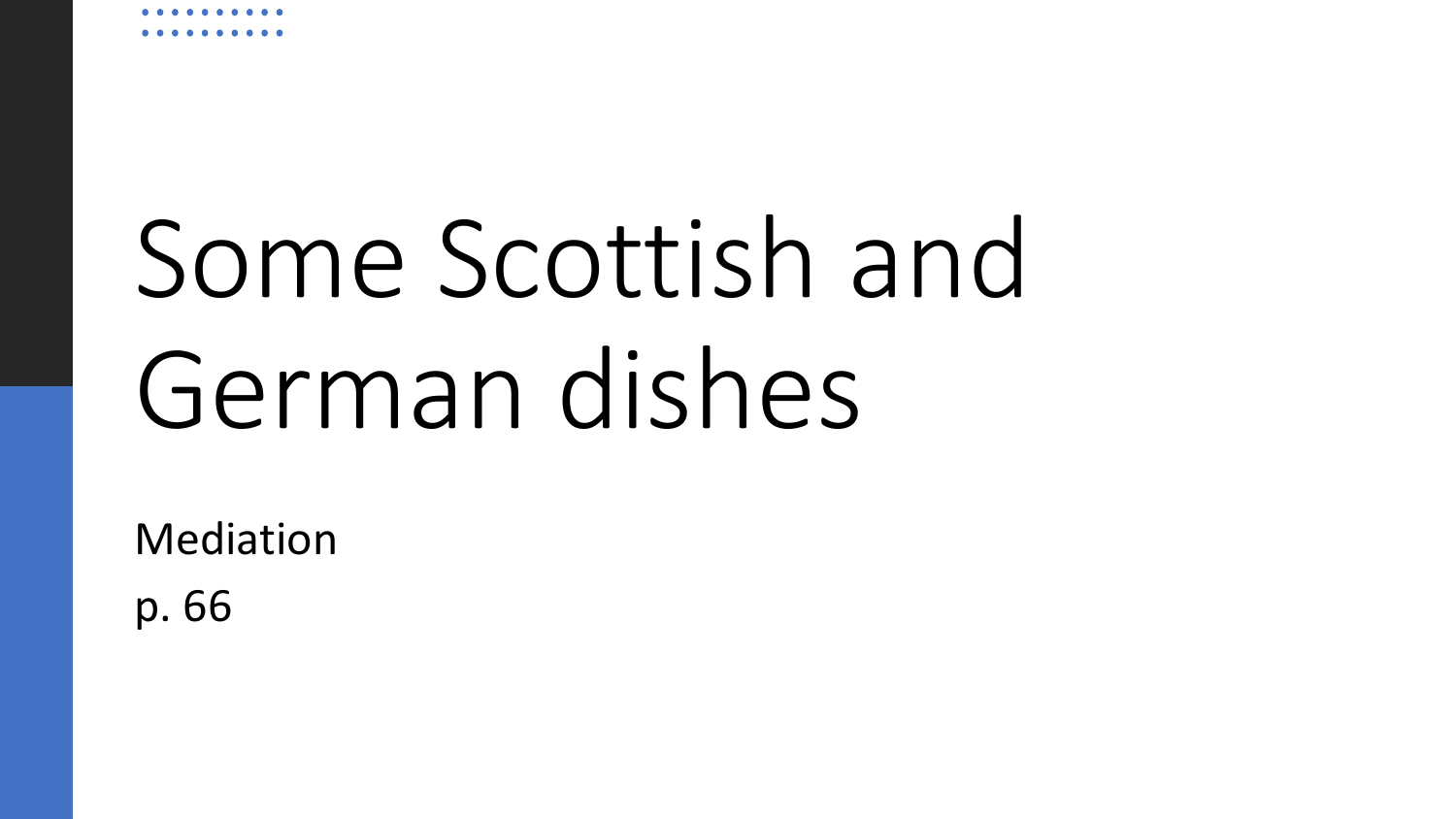## Translate the words into German

| 1.  | a bar of chocolate     |
|-----|------------------------|
| 2.  | the same batter        |
| 3.  | cover                  |
| 4.  | gooey                  |
| 5.  | sticky treat           |
| 6.  | crisp                  |
| 7.  | a kind of meat pudding |
| 8.  | include                |
| 9.  | heart                  |
| 10. | liver                  |
| 11. | lungs of a sheep       |
| 12. | onion                  |
| 13. | oatmeal                |
| 14. | in the sheep's stomach |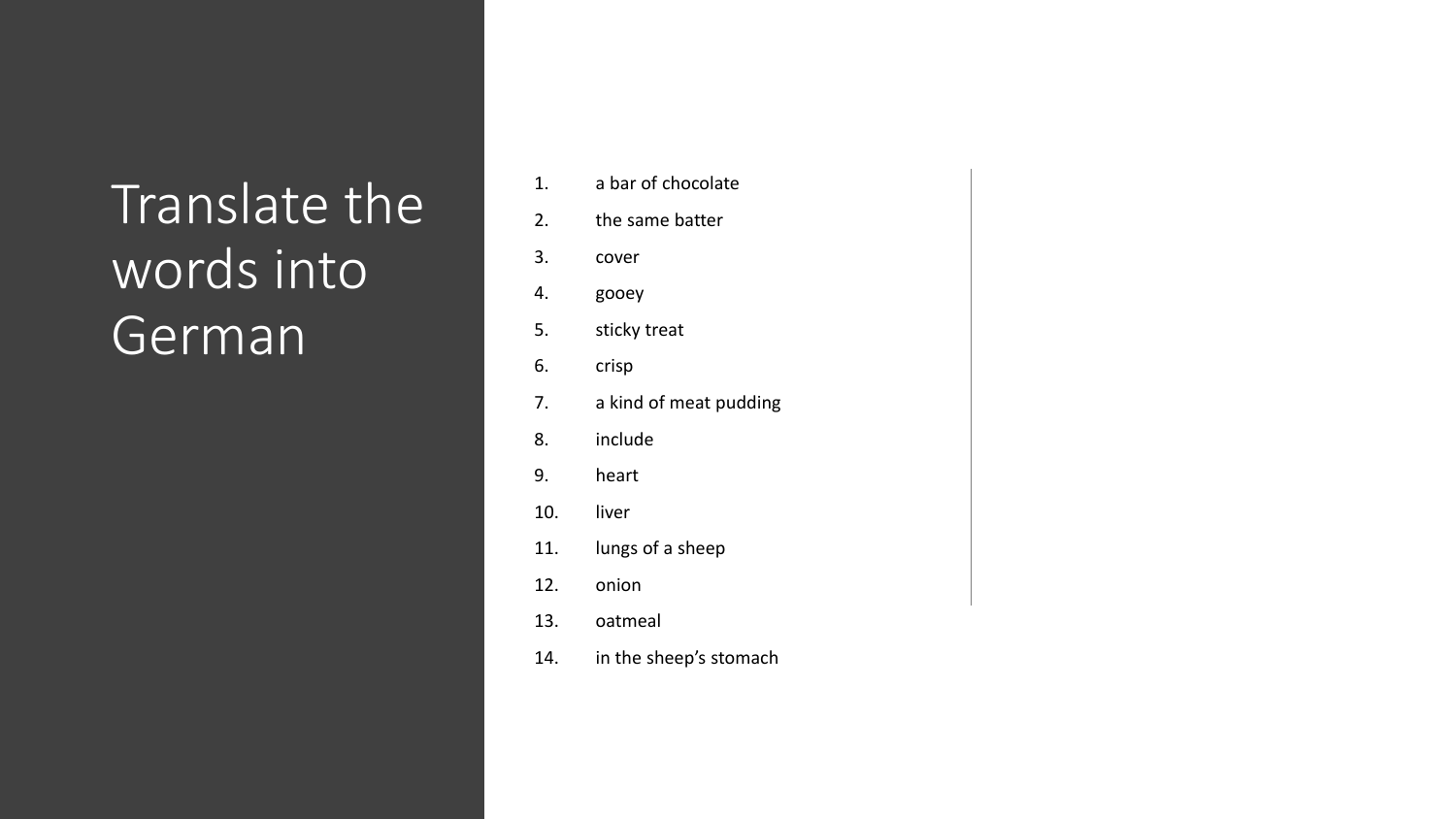Check the translation. Learn the words by heart.

| 1.  | a bar of chocolate     |
|-----|------------------------|
| 2.  | the same batter        |
| 3.  | cover                  |
| 4.  | gooey                  |
| 5.  | sticky treat           |
| 6.  | crisp                  |
| 7.  | a kind of meat pudding |
| 8.  | include                |
| 9.  | heart                  |
| 10. | liver                  |
| 11. | lungs of a sheep       |
| 12. | onion                  |
| 13. | oatmeal                |
| 14. | in the sheep's stomach |

| 1.  | eine Tafel Schokolade       |
|-----|-----------------------------|
| 2.  | den gleichen Teig           |
| 3.  | bedecken                    |
| 4.  | klebrig                     |
| 5.  | klebrige Leckerei           |
| 6.  | knusprig                    |
| 7.  | eine Art von Fleischpudding |
| 8.  | enthalten                   |
| 9.  | das Herz                    |
| 10. | Leber                       |
| 11. | Lungen eines Schafes        |
| 12. | Zwiebel                     |
| 13. | Haferflocken                |
| 14. | im Magen des Schafes        |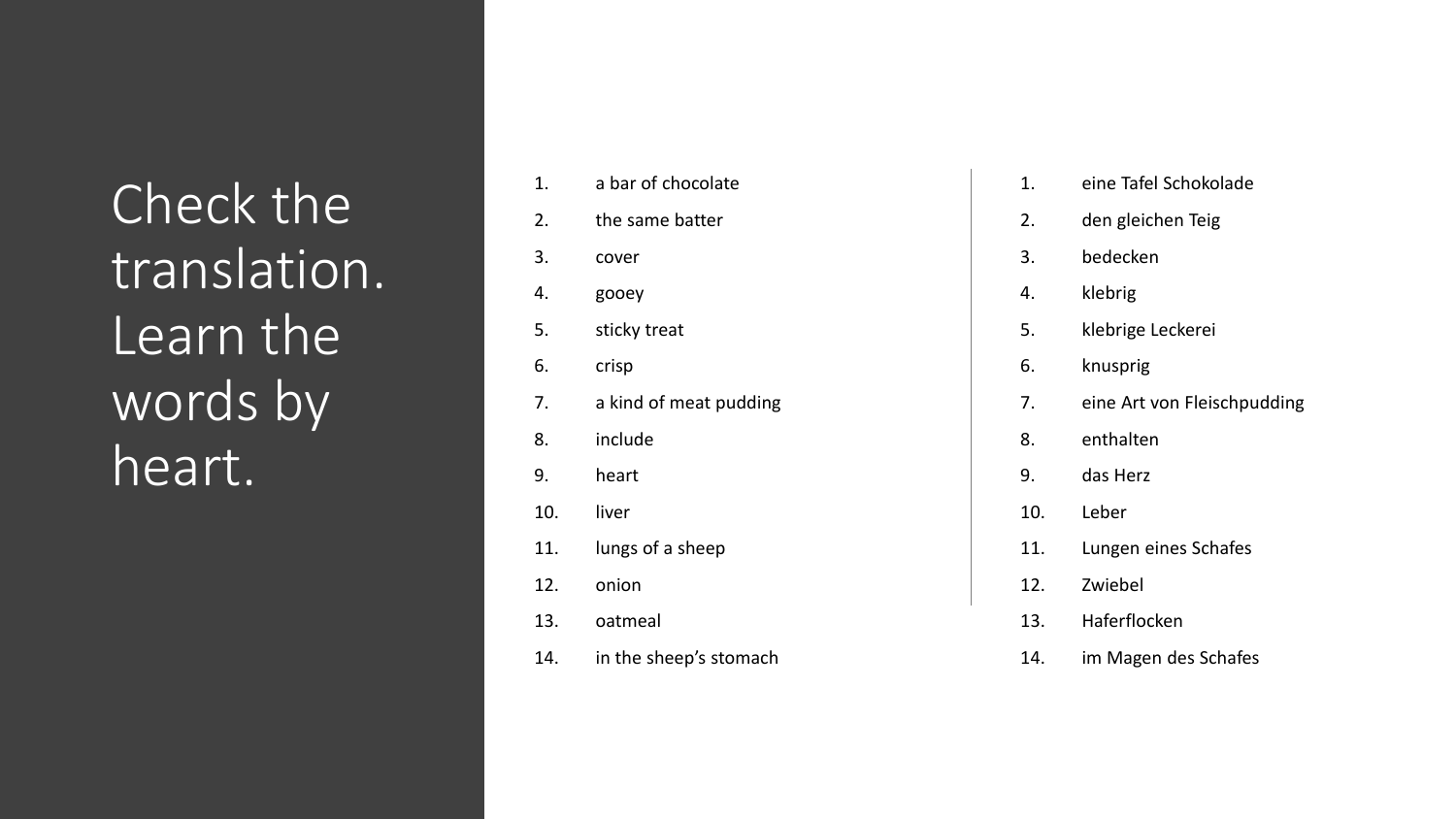## Translate the words into German

- 1. eine traditionelle Süßspeise
- 2. wird serviert
- 3. älteres Brot
- 4. Brötchen
- 5. vermengen
- 6. im Ofen gebacken
- 7. ein beliebtes Gericht
- 8. werden gestmpft
- 9. miteinander vermischt
- 10. Bratwurst
- 11. Blutwurst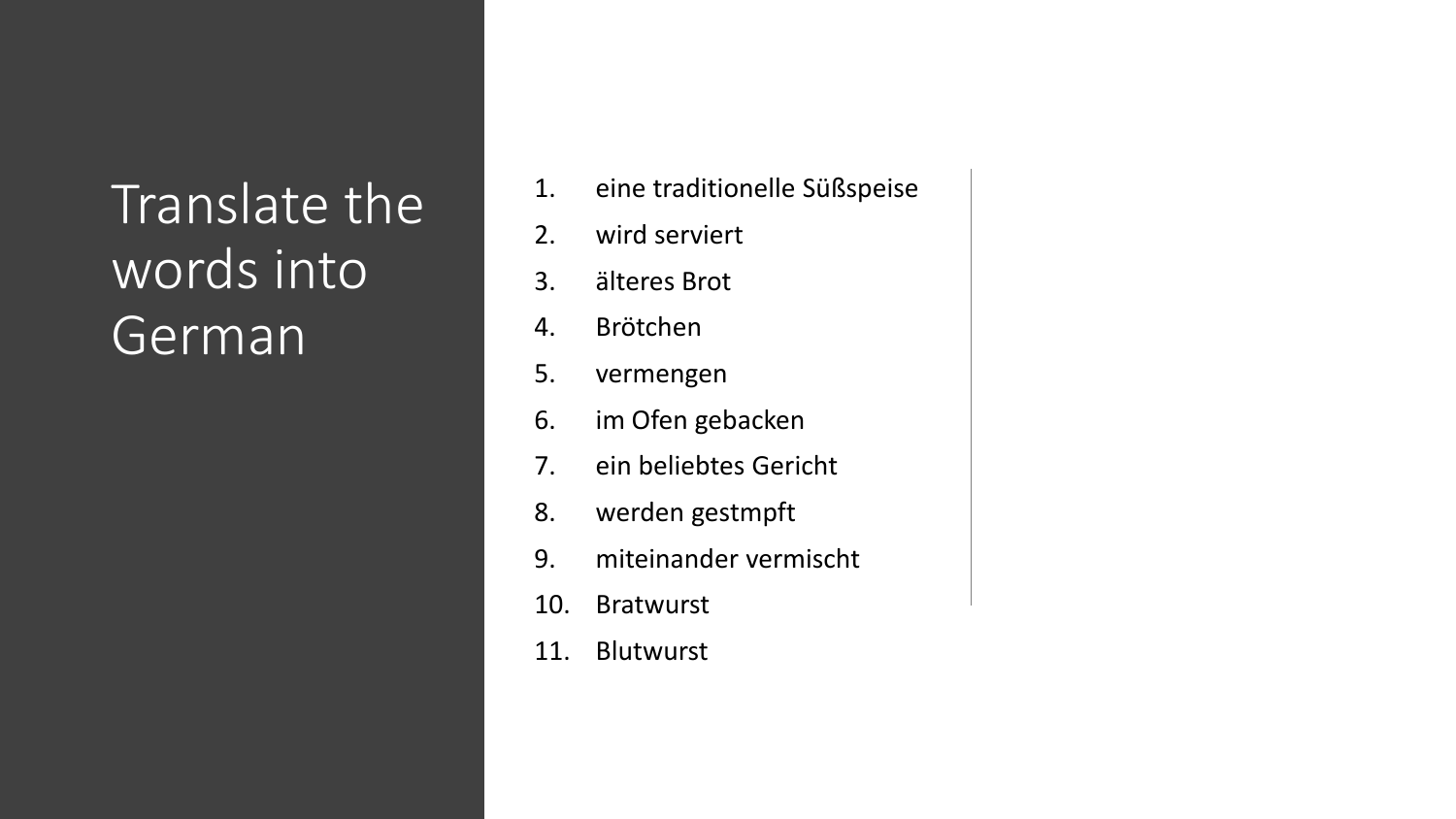Check the translation. Learn the words by heart.

- 1. eine traditionelle Süßspeise
- 2. wird serviert
- 3. älteres Brot
- 4. Brötchen
- 5. vermengen
- 6. im Ofen gebacken
- 7. ein beliebtes Gericht
- 8. werden gestmpft
- 9. miteinander vermischt
- 10. Bratwurst
- 11. Blutwurst
- 1. a traditional dessert
- 2. is served
- 3. older bread
- 4. roll
- 5. mix
- 6. baked in the oven
- 7. a popular dish
- 8. are mashed
- 9. mixed together
- 10. bratwurst
- 11. black pudding